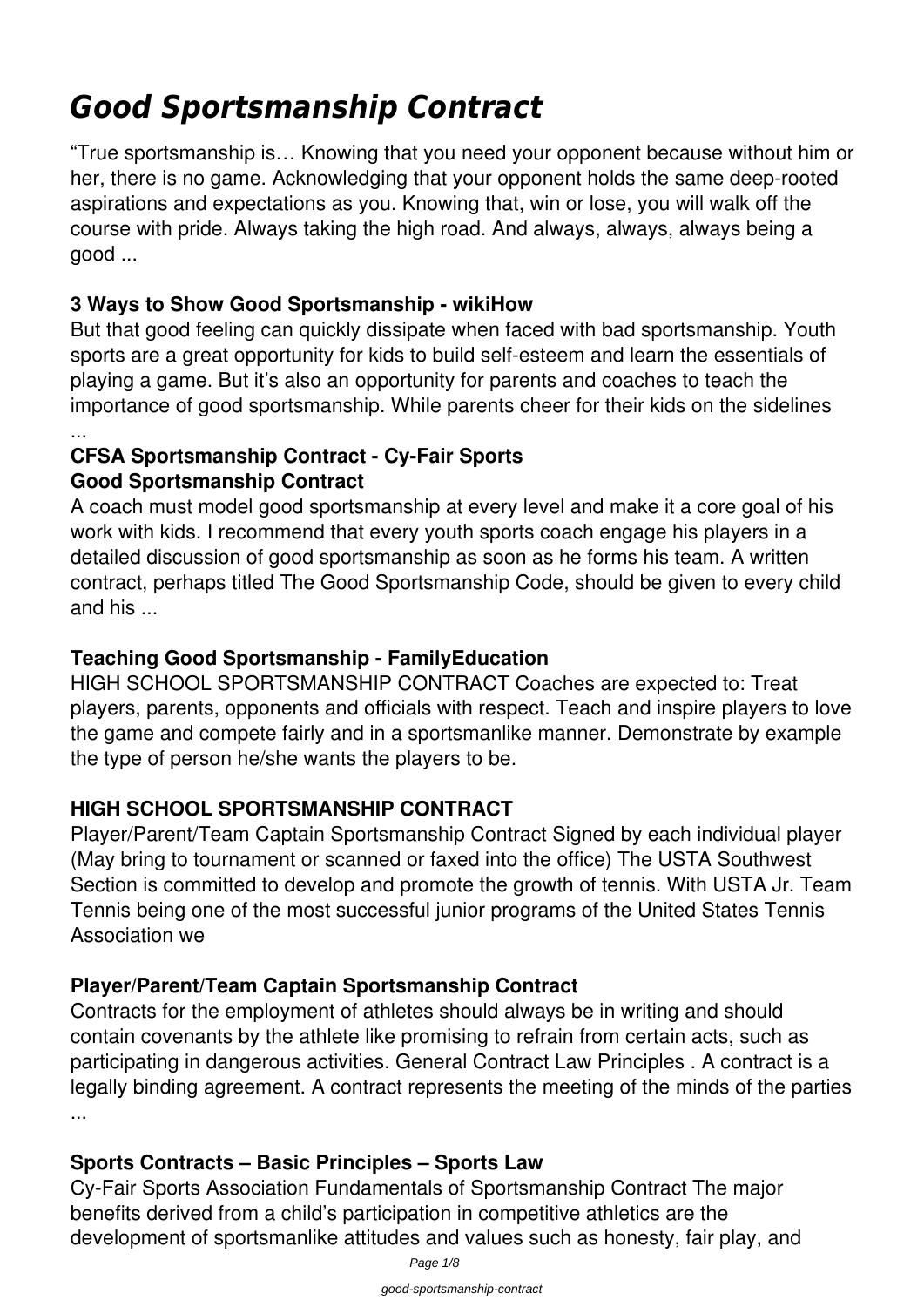citizenship. Having a good attitude, being a

## **CFSA Sportsmanship Contract - Cy-Fair Sports**

to win from overcoming rational behavior. Applause for an opponent's good performance is a demonstration of generosity and good will and should not be looked at negatively. Expectations of Parents: Your enthusiasm as a spectator includes a vital responsibility for good sportsmanship. Your habits and reactions determine the quality of ...

#### **Student Activities Contract Parental Activities Contract**

I, also as parents or guardians of young athletes understand the essential elements of character building and ethics are embodied in the six principles of sportsmanship: trustworthiness, respect, responsibility, fairness, caring and good citizenship.

#### **Banks Baseball Parent Code of Conduct Contract**

contract. See #5 below. 5. Banner Attachment Program Criteria: Sign a contract to "Cheer for Your Team and Not Against Your Opponent". Reward Random Acts of Sportsmanship, and send in your Sportsmanship Planning Report and End of Year Sportsmanship Assessment Report. The Banner Attachment contract, planning and

## **Game Management & Sportsmanship Expectation Guide**

The National Federation of State High School Associations (NFHS) Learning Center is an education tool that offers courses to high school coaches, administrators, officials, students, and parents. It provides a variety of program initiatives that reach the 18,500 high schools and over 11 million students involved in athletic and activity programs.

#### **Sportsmanship - NFHS Learn**

"True sportsmanship is… Knowing that you need your opponent because without him or her, there is no game. Acknowledging that your opponent holds the same deep-rooted aspirations and expectations as you. Knowing that, win or lose, you will walk off the course with pride. Always taking the high road. And always, always, always being a good ...

## **Sportsmanship Quotes (30 quotes)**

Sportsmanship Contract. A-All dancers and parents are required to sign a sportmanship contract upon registration.Contract as follows: Dance By M.E. SPORTSMANSHIP CONTRACT The Sportsmanship Contract is an agreement of sportsmanlike conduct that athletes/dancers will follow while participating at Dance By M.E.

## **Dance By M.E. - Sportsmanship Contract**

The good of the team always comes first. Show respect for your coaches, the opposition's coaches and players and the officials. Adhere to all school and team rules. Understand that the Duval County Code of Conduct shall extend to cover all interscholastic athletic contests. Conduct yourself at all times in a manner that represents character and sportsmanship traits that are acceptable in ...

Page 2/8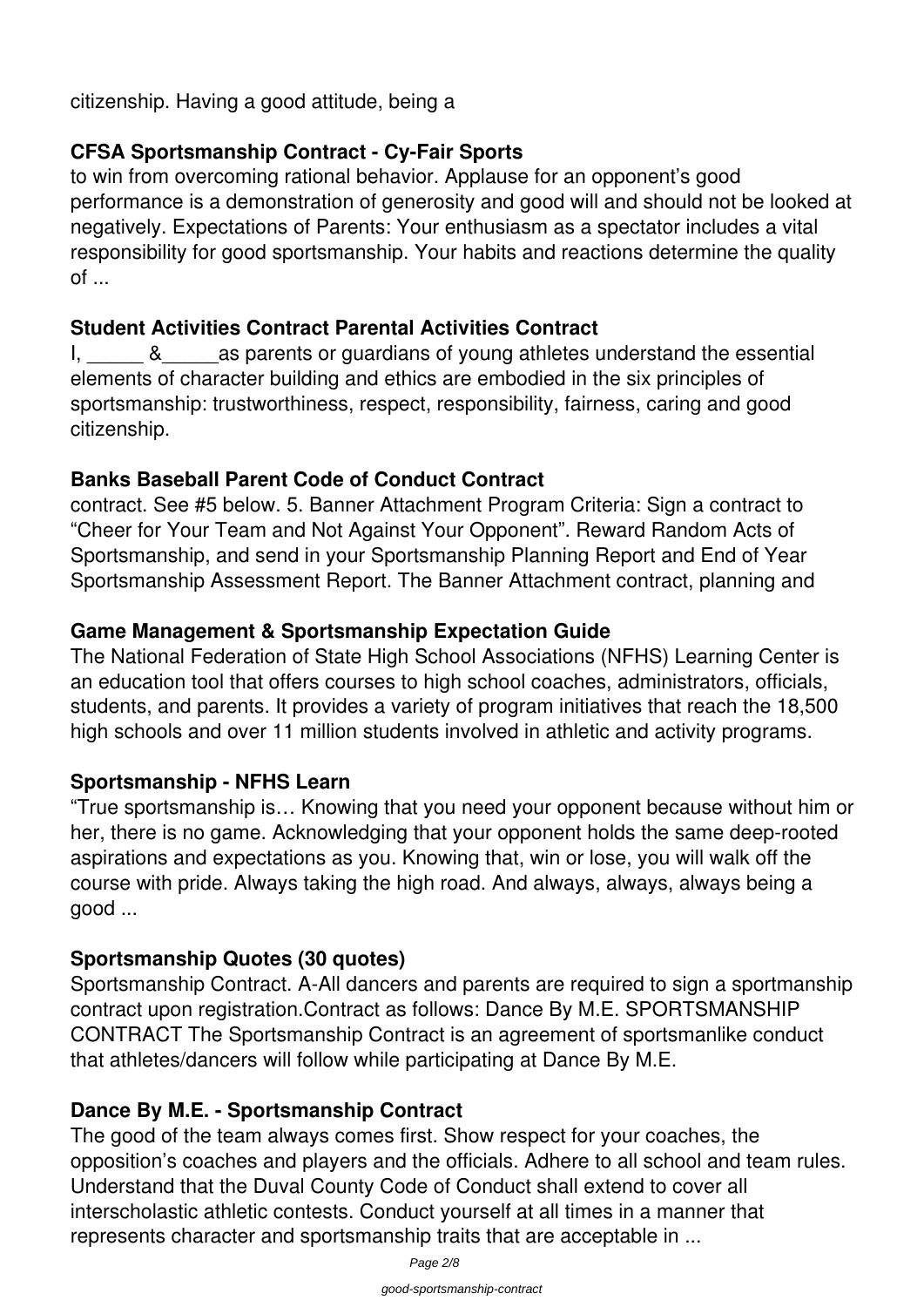#### **Sportsmanship Contract: - Duval County Public Schools**

Promoting good sportsmanship by way of example is required at all times. Members must not use foul language at activities, in school, at games, or camps, etc. Excessive public displays of affection are never considered appropriate but especially in uniform, at games, in school, around the community and on social media.

#### **Cheerleading / Cheerleading Contract**

Without a contract, it's far more difficult to enforce your rules. And if things truly get out of hand, you may need a written contract if it gets to the point of needing to remove a player from your team. That's a worst case scenario, and it's good to plan for that just in case. But the main reason for this is so that you have something ...

#### **Youth Baseball Player Contract [Sample] - Spiders Elite**

But that good feeling can quickly dissipate when faced with bad sportsmanship. Youth sports are a great opportunity for kids to build self-esteem and learn the essentials of playing a game. But it's also an opportunity for parents and coaches to teach the importance of good sportsmanship. While parents cheer for their kids on the sidelines ...

#### **Teach Youth Athletes Good Sportsmanship | US Youth Soccer**

How to Show Good Sportsmanship. Being a respected athlete isn't just about having the most talent or the best skills. It's also about being a good sport and treating teammates, coaches, opponents, and game officials with respect. Showing...

#### **3 Ways to Show Good Sportsmanship - wikiHow**

Camper Good Sportsmanship Contract / Media Release / Aquatics Permission Slip Each day, the Coaches at Fal-Rooney Olympic Camp consistently emphasize the importance of teamwork and good sportsmanship in all aspects of our camper's days. While it is important for the campers to advance their skills and become better players, it is even

#### **Fal-Rooney Sportsmanship-Media-Swim Contract**

AKC Code of Sportsmanship PREFACE: The sport of purebred dog competitive events dates prior to 1884, the year of AKC's birth. Shared values of those involved in the sport include principles of sportsman ship. They are practiced in all sectors of our sport: conformation, performance and com panion. Many believe that these principles of ...

#### **AKC Code of Sportsmanship**

Browse NFL contracts, salaries, team salary caps, cash payrolls, transactions, player valuations and more.

## *Teaching Good Sportsmanship - FamilyEducation*

*Browse NFL contracts, salaries, team salary caps, cash payrolls, transactions, player valuations and more.*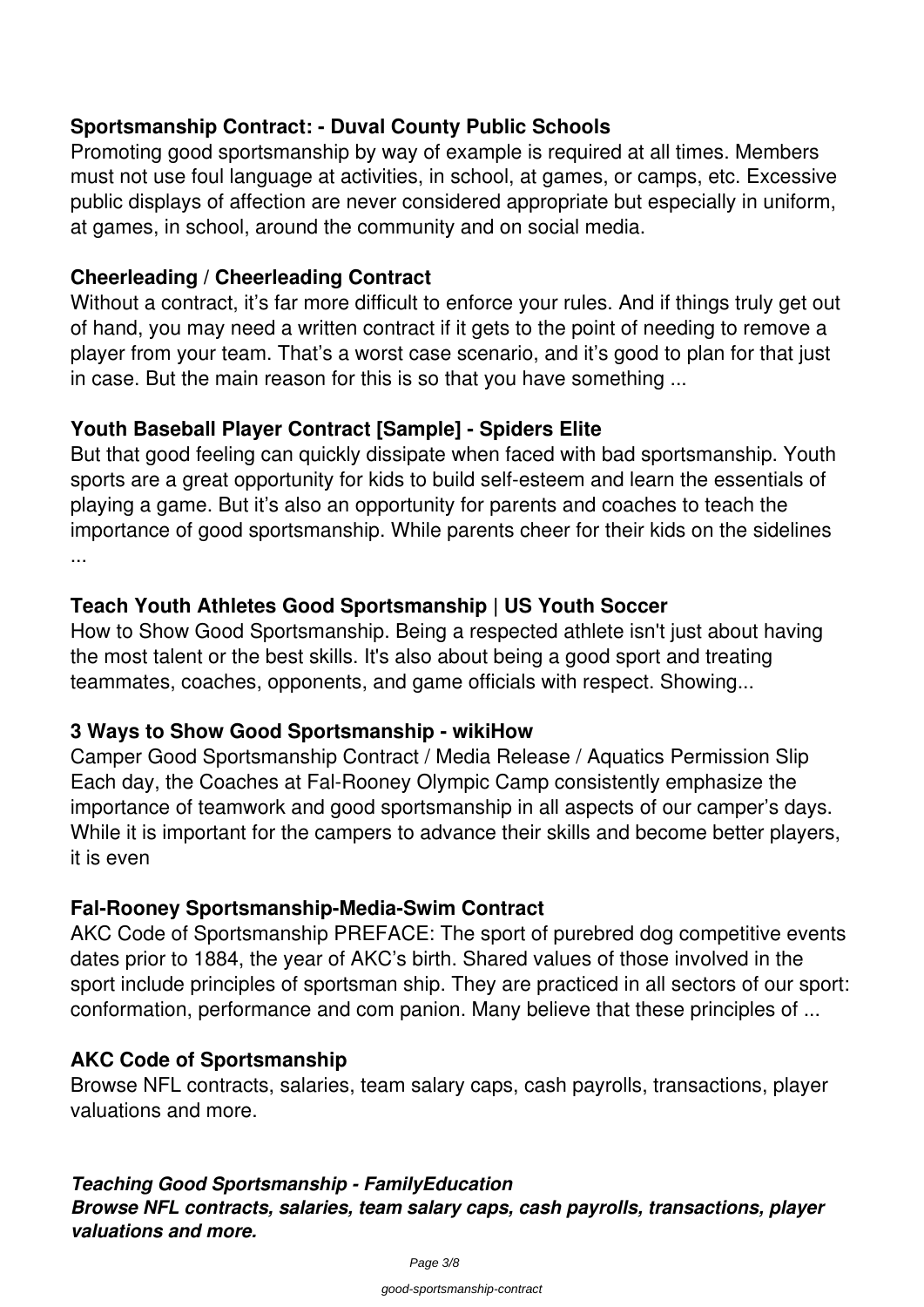*HIGH SCHOOL SPORTSMANSHIP CONTRACT Coaches are expected to: Treat players, parents, opponents and officials with respect. Teach and inspire players to love the game and compete fairly and in a sportsmanlike manner. Demonstrate by example the type of person he/she wants the players to be.*

#### *Good Sportsmanship Contract*

*Without a contract, it's far more difficult to enforce your rules. And if things truly get out of hand, you may need a written contract if it gets to the point of needing to remove a player from your team. That's a worst case scenario, and it's good to plan for that just in case. But the main reason for this is so that you have something ...*

*Sportsmanship Contract: - Duval County Public Schools Sportsmanship Contract. A-All dancers and parents are required to sign a sportmanship contract upon registration.Contract as follows: Dance By M.E. SPORTSMANSHIP CONTRACT The Sportsmanship Contract is an agreement of sportsmanlike conduct that athletes/dancers will follow while participating at Dance By M.E.*

*contract. See #5 below. 5. Banner Attachment Program Criteria: Sign a contract to "Cheer for Your Team and Not Against Your Opponent". Reward Random Acts of Sportsmanship, and send in your Sportsmanship Planning Report and End of Year Sportsmanship Assessment Report. The Banner Attachment contract, planning and Sports Contracts – Basic Principles – Sports Law Cy-Fair Sports Association Fundamentals of Sportsmanship Contract The major benefits derived from a child's participation in competitive athletics are the development of sportsmanlike attitudes and values such as honesty, fair play, and citizenship. Having a good attitude, being a*

#### **Sportsmanship Quotes (30 quotes)**

How to Show Good Sportsmanship. Being a respected athlete isn't just about having the most talent or the best skills. It's also about being a good sport and treating teammates, coaches, opponents, and game officials with respect. Showing...

#### **Good Sportsmanship Contract**

A coach must model good sportsmanship at every level and make it a core goal of his work with kids. I recommend that every youth sports coach engage his players in a detailed discussion of good sportsmanship as soon as he forms his team. A written contract, perhaps titled The Good Sportsmanship Code, should be given to every child and his ...

## **Teaching Good Sportsmanship - FamilyEducation**

HIGH SCHOOL SPORTSMANSHIP CONTRACT Coaches are expected to: Treat players, parents, opponents and officials with respect. Teach and inspire players to love the game and compete fairly and in a sportsmanlike manner. Demonstrate by example the Page 4/8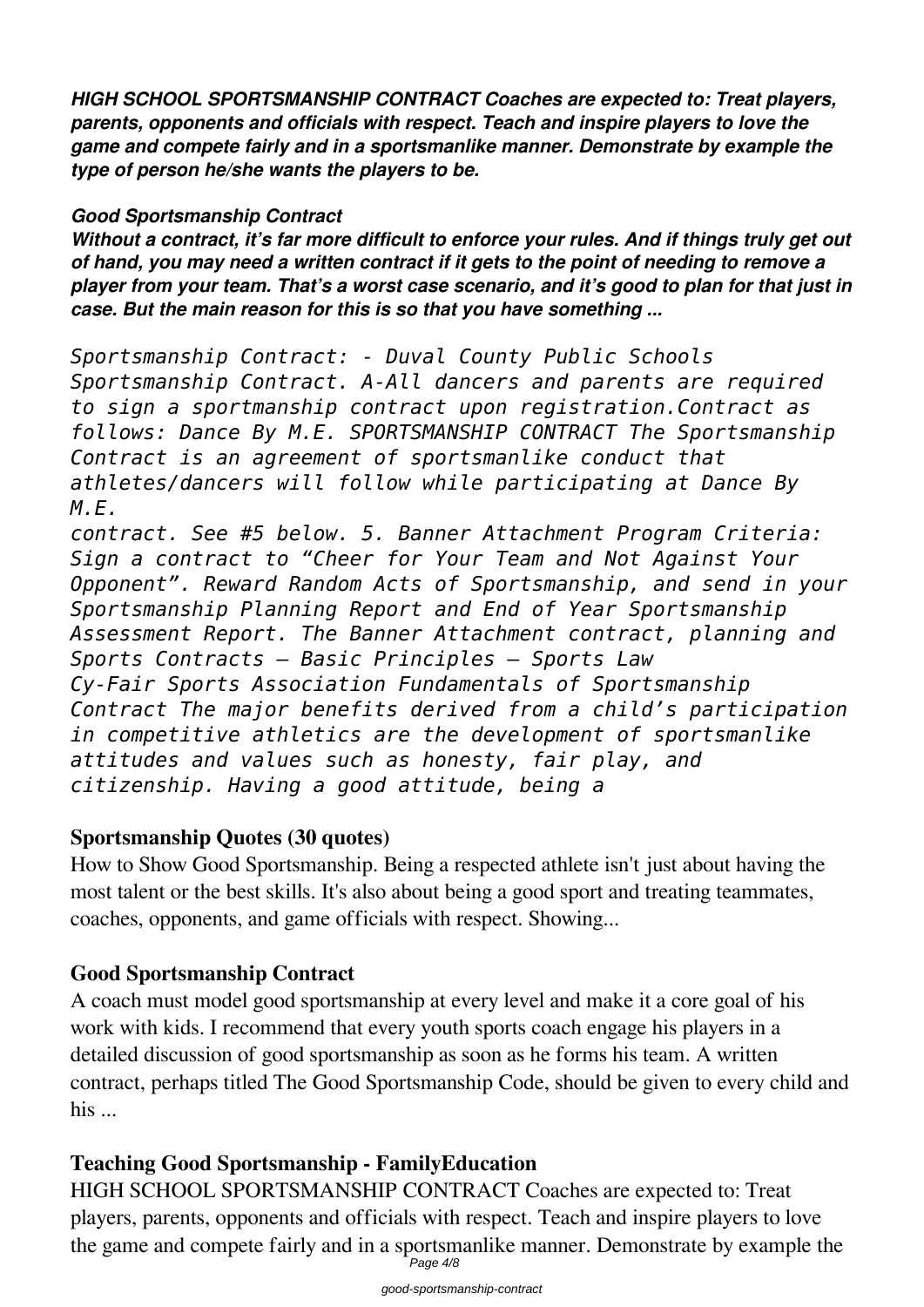type of person he/she wants the players to be.

## **HIGH SCHOOL SPORTSMANSHIP CONTRACT**

Player/Parent/Team Captain Sportsmanship Contract Signed by each individual player (May bring to tournament or scanned or faxed into the office) The USTA Southwest Section is committed to develop and promote the growth of tennis. With USTA Jr. Team Tennis being one of the most successful junior programs of the United States Tennis Association we

## **Player/Parent/Team Captain Sportsmanship Contract**

Contracts for the employment of athletes should always be in writing and should contain covenants by the athlete like promising to refrain from certain acts, such as participating in dangerous activities. General Contract Law Principles . A contract is a legally binding agreement. A contract represents the meeting of the minds of the parties ...

## **Sports Contracts – Basic Principles – Sports Law**

Cy-Fair Sports Association Fundamentals of Sportsmanship Contract The major benefits derived from a child's participation in competitive athletics are the development of sportsmanlike attitudes and values such as honesty, fair play, and citizenship. Having a good attitude, being a

#### **CFSA Sportsmanship Contract - Cy-Fair Sports**

to win from overcoming rational behavior. Applause for an opponent's good performance is a demonstration of generosity and good will and should not be looked at negatively. Expectations of Parents: Your enthusiasm as a spectator includes a vital responsibility for good sportsmanship. Your habits and reactions determine the quality of ...

## **Student Activities Contract Parental Activities Contract**

I,  $\&$  as parents or guardians of young athletes understand the essential elements of character building and ethics are embodied in the six principles of sportsmanship: trustworthiness, respect, responsibility, fairness, caring and good citizenship.

## **Banks Baseball Parent Code of Conduct Contract**

contract. See #5 below. 5. Banner Attachment Program Criteria: Sign a contract to "Cheer for Your Team and Not Against Your Opponent". Reward Random Acts of Sportsmanship, and send in your Sportsmanship Planning Report and End of Year Sportsmanship Assessment Report. The Banner Attachment contract, planning and

## **Game Management & Sportsmanship Expectation Guide**

The National Federation of State High School Associations (NFHS) Learning Center is an education tool that offers courses to high school coaches, administrators, officials, students, and parents. It provides a variety of program initiatives that reach the 18,500 Page 5/8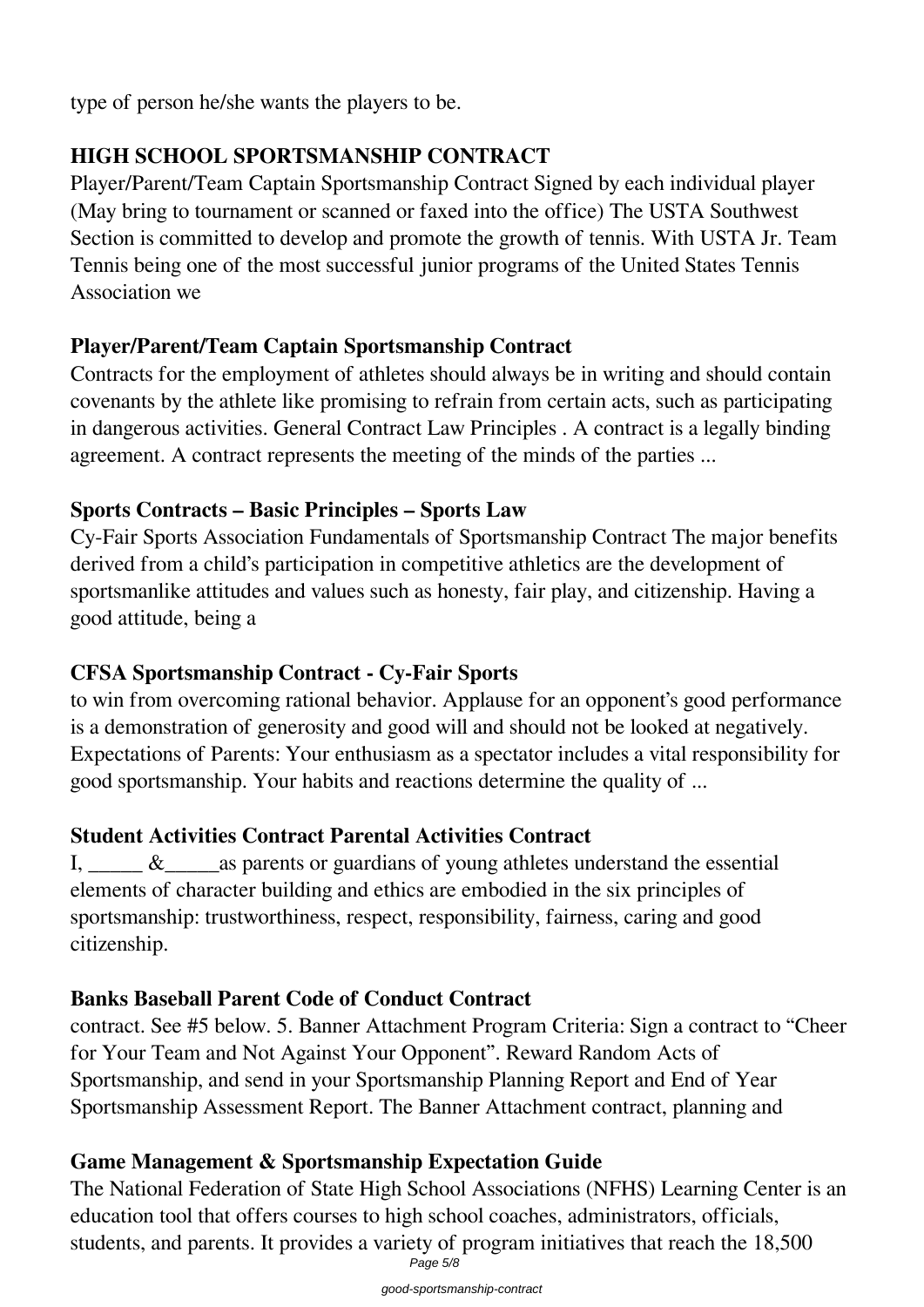high schools and over 11 million students involved in athletic and activity programs.

## **Sportsmanship - NFHS Learn**

"True sportsmanship is… Knowing that you need your opponent because without him or her, there is no game. Acknowledging that your opponent holds the same deep-rooted aspirations and expectations as you. Knowing that, win or lose, you will walk off the course with pride. Always taking the high road. And always, always, always being a good ...

## **Sportsmanship Quotes (30 quotes)**

Sportsmanship Contract. A-All dancers and parents are required to sign a sportmanship contract upon registration.Contract as follows: Dance By M.E. SPORTSMANSHIP CONTRACT The Sportsmanship Contract is an agreement of sportsmanlike conduct that athletes/dancers will follow while participating at Dance By M.E.

## **Dance By M.E. - Sportsmanship Contract**

The good of the team always comes first. Show respect for your coaches, the opposition's coaches and players and the officials. Adhere to all school and team rules. Understand that the Duval County Code of Conduct shall extend to cover all interscholastic athletic contests. Conduct yourself at all times in a manner that represents character and sportsmanship traits that are acceptable in ...

## **Sportsmanship Contract: - Duval County Public Schools**

Promoting good sportsmanship by way of example is required at all times. Members must not use foul language at activities, in school, at games, or camps, etc. Excessive public displays of affection are never considered appropriate but especially in uniform, at games, in school, around the community and on social media.

## **Cheerleading / Cheerleading Contract**

Without a contract, it's far more difficult to enforce your rules. And if things truly get out of hand, you may need a written contract if it gets to the point of needing to remove a player from your team. That's a worst case scenario, and it's good to plan for that just in case. But the main reason for this is so that you have something ...

## **Youth Baseball Player Contract [Sample] - Spiders Elite**

But that good feeling can quickly dissipate when faced with bad sportsmanship. Youth sports are a great opportunity for kids to build self-esteem and learn the essentials of playing a game. But it's also an opportunity for parents and coaches to teach the importance of good sportsmanship. While parents cheer for their kids on the sidelines ...

# **Teach Youth Athletes Good Sportsmanship | US Youth Soccer**

How to Show Good Sportsmanship. Being a respected athlete isn't just about having the most talent or the best skills. It's also about being a good sport and treating teammates, Page 6/8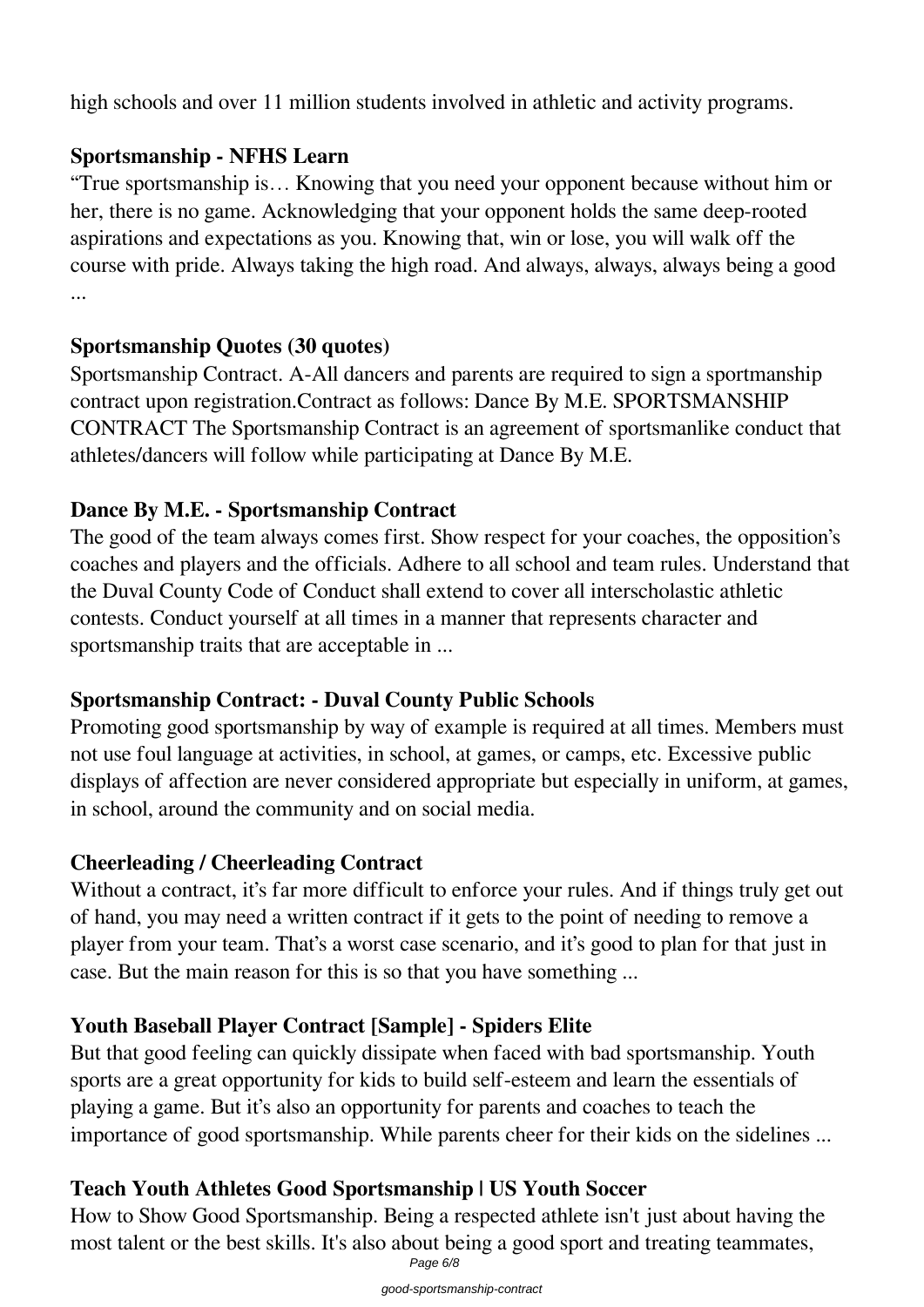coaches, opponents, and game officials with respect. Showing...

#### **3 Ways to Show Good Sportsmanship - wikiHow**

Camper Good Sportsmanship Contract / Media Release / Aquatics Permission Slip Each day, the Coaches at Fal-Rooney Olympic Camp consistently emphasize the importance of teamwork and good sportsmanship in all aspects of our camper's days. While it is important for the campers to advance their skills and become better players, it is even

#### **Fal-Rooney Sportsmanship-Media-Swim Contract**

AKC Code of Sportsmanship PREFACE: The sport of purebred dog competitive events dates prior to 1884, the year of AKC's birth. Shared values of those involved in the sport include principles of sportsman ship. They are practiced in all sectors of our sport: conformation, performance and com panion. Many believe that these principles of ...

#### **AKC Code of Sportsmanship**

Browse NFL contracts, salaries, team salary caps, cash payrolls, transactions, player valuations and more.

## **Student Activities Contract Parental Activities Contract Cheerleading / Cheerleading Contract**

```
Camper Good Sportsmanship Contract / Media Release / Aquatics
Permission Slip Each day, the Coaches at Fal-Rooney Olympic Camp
consistently emphasize the importance of teamwork and good
sportsmanship in all aspects of our camper's days. While it is
important for the campers to advance their skills and become
better players, it is even
I, _____ &_____as parents or guardians of young athletes
understand the essential elements of character building and
ethics are embodied in the six principles of sportsmanship:
trustworthiness, respect, responsibility, fairness, caring and
good citizenship.
Player/Parent/Team Captain Sportsmanship Contract
Game Management & Sportsmanship Expectation Guide
```
*The National Federation of State High School Associations (NFHS) Learning Center is an education tool that offers courses to high school coaches, administrators, officials, students, and parents. It provides a variety of program initiatives that reach the 18,500 high schools and over 11 million students involved in athletic and activity programs. A coach must model good sportsmanship at every level and make it a core goal of his work with kids. I recommend that every youth sports coach engage his players in a detailed discussion of good sportsmanship as soon as he forms his team. A written contract, perhaps titled The Good Sportsmanship Code, should be given to every child and his ...*

Page 7/8